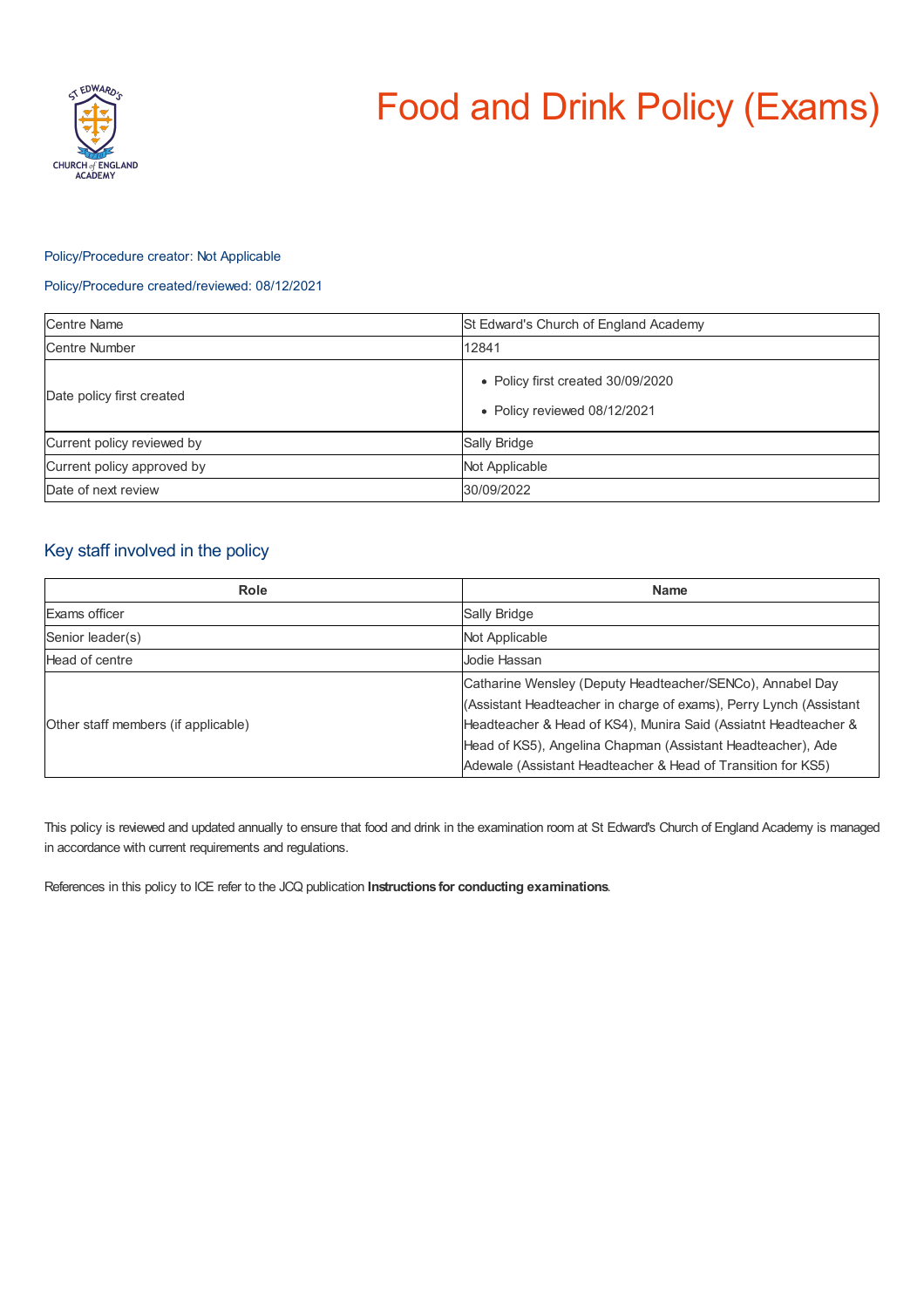# Purpose of the policy

This policy confirms that St Edward's Church of England Academy reserves the right to exercise discretion whether to allow food and drink in the examination room, and confirms:

- the correct procedures are followed regarding food and drink in the examination room
- appropriate arrangements are in place for the management of food and drink in the examination room

## 1. Food and drink in the examination room

- St Edward's do not allow food into the exam room unless there is a medical need. Water is the only drink allowed into the room and this has to be in a clear plastic bottle.
- Water brought into the examination room whether by the candidate or the centre must be free from packaging and all labels are removed from drink containers (ICE 18.2)

The following arrangements are applied at St Edward's Church of England Academy:

Food is not allowed in the exam room unless there is a medical need. Water is allowed in the examination room, all labels are removed from drink containers.

Additional centre-specific arrangements:

Not Applicable

## 2. Roles and Responsibilities

## **The role of the examsoffice/officer**

- Through briefings, ensure candidates are aware of the regulations, and centre-specific arrangements, relating to food and drink in the examination room
- Ensure invigilators are trained and aware of the regulations/centre-specific arrangements relating to food and drink in the examination room
- Escalate any issue or breach of centre-specific arrangements to the relevant senior leader for the application of internal sanction(s)
- Escalate any breach of JCQ regulations immediately to the head of centre (a breach of the regulations constitutes suspected or actual malpractice)

Additional responsibilities:

Not applicable

#### **The role of the invigilator**

- Be vigilant in the examination room and remain aware of incidents or emerging situations, looking out for malpractice (ICE 20.2)
- Record what has happened and actions taken on the exam room incident log in relation to any breach of regulations/centre-specific arrangements regarding food and drink in the examination room

Additional responsibilities:

Not applicable

## **The role of the head of centre**

Report to the awarding body immediately all cases of suspected or actual malpractice in connection with the examination (ICE 24.3)